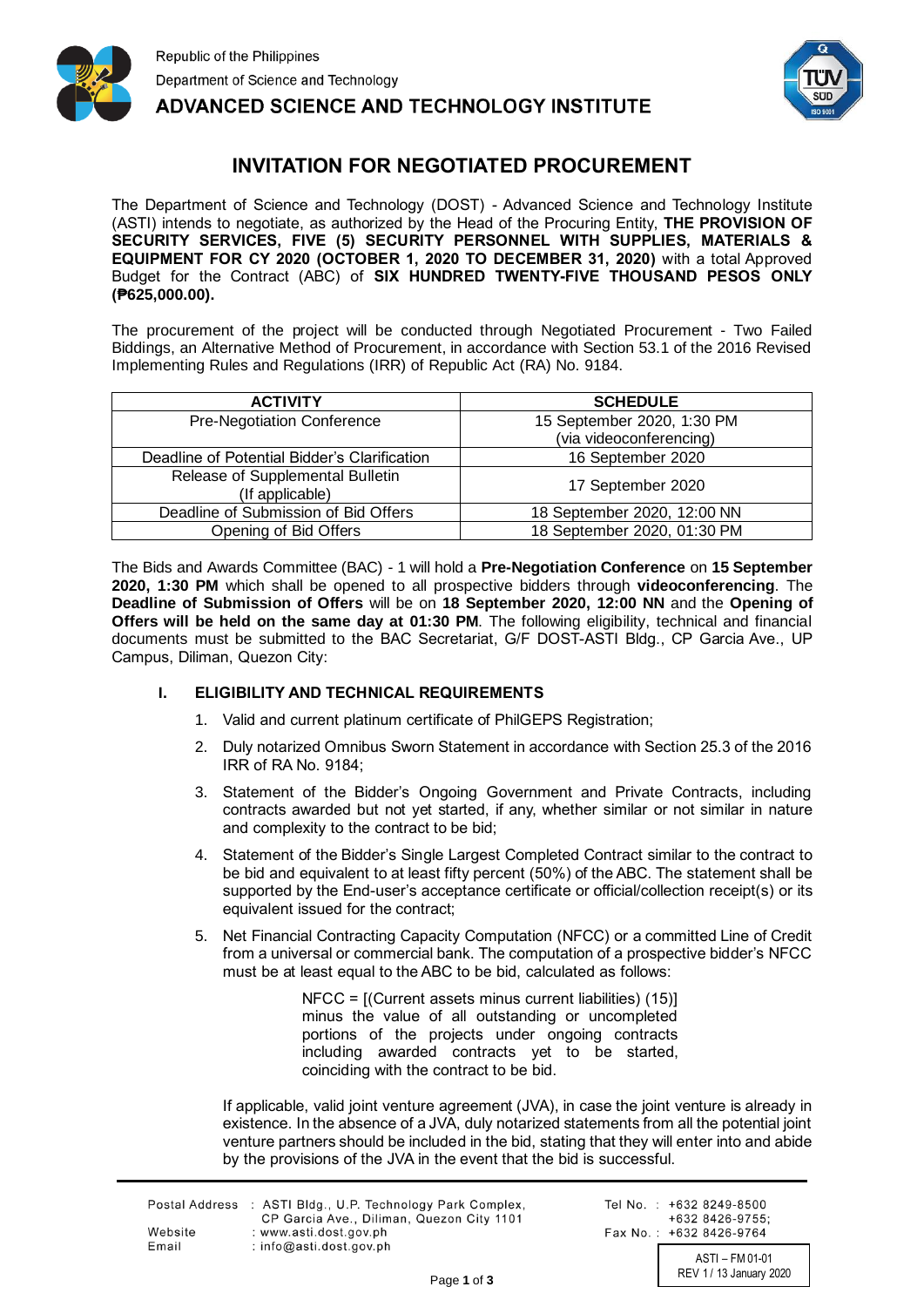Each partner of the joint venture shall submit their respective PhilGEPS Certificates of Registration in accordance with Section 8.5.2 of the 2016 IRR of RA No. 9184. The submission of technical and financial eligibility documents by any of the joint venture partners constitutes compliance: Provided, that the partner responsible to submit the NFCC shall likewise submit the Statement of all of its ongoing contracts and Audited Financial Statements.

- 6. Bid Securing Declaration or any other form of Bid Security, in an amount not less than the required percentage of the ABC in accordance with the schedule provided for in Section 27.2 of the 2016 IRR of RA 9184, as follows:
	- a. Two percent (2%) of the ABC Cash or cashier's/manager's check issued by a Universal or Commercial Bank;
	- b. Two percent (2%) of the ABC Bank draft/guarantee or irrevocable letter of credit issued by a Universal or Commercial Bank: Provided, however, that it shall be confirmed or authenticated by a Universal or Commercial Bank, if issued by a foreign bank; or
	- c. Five percent (5%) of the ABC Surety bond callable upon demand issued by a surety or insurance company duly certified by the Insurance Commission as authorized to issue such security.
- 7. Conformity/Compliance with Technical Specifications and Terms of Reference (copy attached). Bidders must indicate "Comply" or "Not Comply" in each individual parameter of the technical specifications;
- 8. Conformity with Schedule of Requirements; and
- 9. The following documents which are required by existing laws and/or by the Procuring Entity:
	- a. Proof of Authority of the Bidder's authorized representatives;
	- b. Statement form the Prospective Bidder that it will provide customer support after deployment of security personnel, which must include contact details of all personnel in charge of customer support such as, but not limited to:
		- Billing preparation/submission;
		- Premium remittances to Social Security System (SSS), Philippine Health Insurance Corporation (PhilHealth) and Pag-IBIG;
		- Delivery of supplies, materials and equipment; and
		- Contract management.
	- c. Department of Labor and Employment Registration Certificate;
	- d. Department of Trade and Industry/Securities and Exchange Commission Registration Certificate;
	- e. Valid Tax Clearance
	- f. Official Receipts/Proof of Payments covering at least the period of July-December 2019 from:
		- SSS
		- **PhilHealth**
		- Pag-IBIG
	- g. Customer Feedback Form with at least Very Satisfactory Rating from the Bidder's client, preferably the client with the Single Largest Completed Contract (except DOST-ASTI)